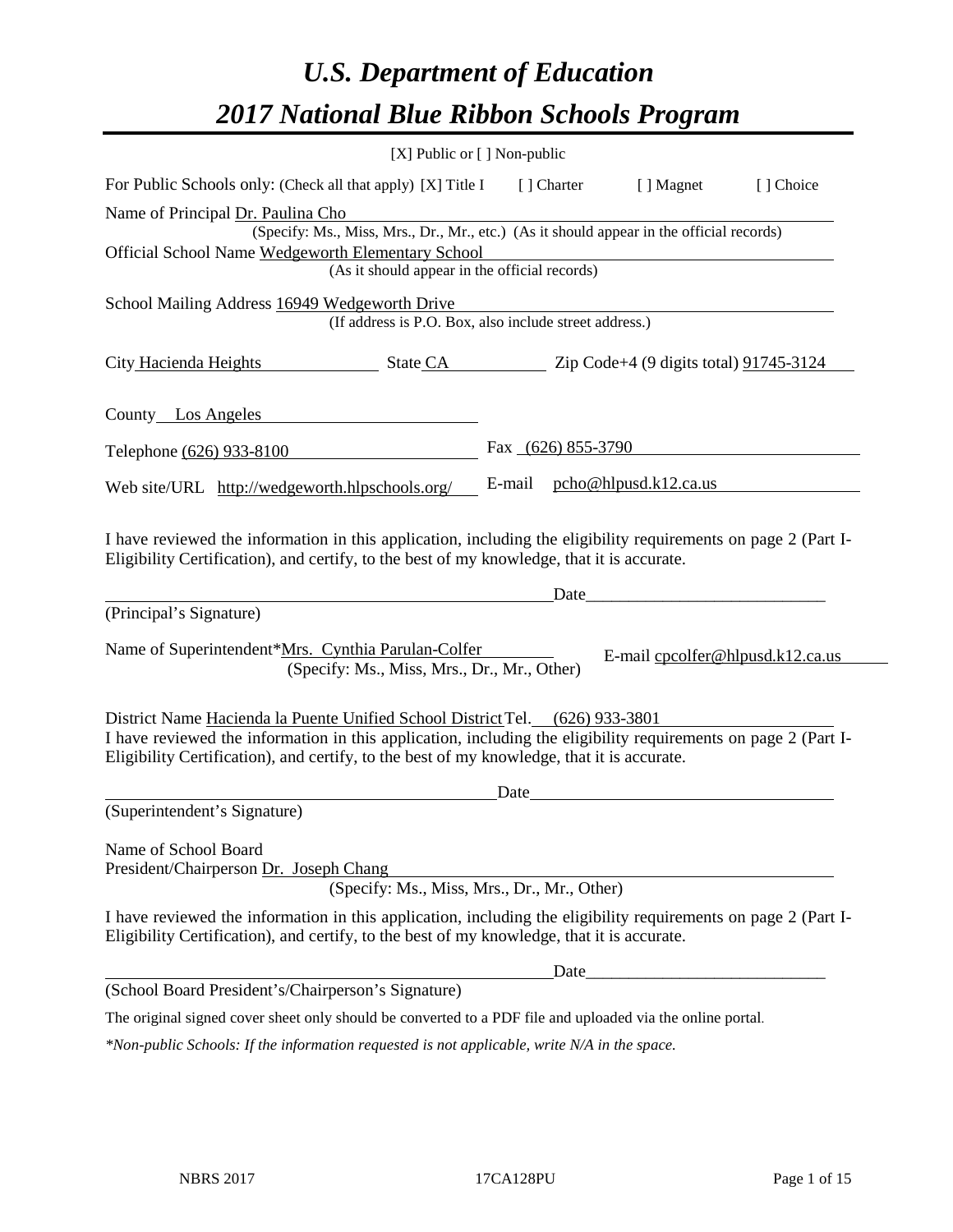The signatures on the first page of this application (cover page) certify that each of the statements below, concerning the school's eligibility and compliance with U.S. Department of Education and National Blue Ribbon Schools requirements, are true and correct.

- 1. The school configuration includes one or more of grades K-12. (Schools on the same campus with one principal, even a K-12 school, must apply as an entire school.)
- 2. All nominated public schools must meet the state's performance targets in reading (or English language arts) and mathematics and other academic indicators (i.e., attendance rate and graduation rate), for the all students group and all subgroups, including having participation rates of at least 95 percent using the most recent accountability results available for nomination.
- 3. To meet final eligibility, all nominated public schools must be certified by states prior to September 2017 in order to meet all eligibility requirements. Any status appeals must be resolved at least two weeks before the awards ceremony for the school to receive the award.
- 4. If the school includes grades 7 or higher, the school must have foreign language as a part of its curriculum.
- 5. The school has been in existence for five full years, that is, from at least September 2011 and each tested grade must have been part of the school for the past three years.
- 6. The nominated school has not received the National Blue Ribbon Schools award in the past five years: 2012, 2013, 2014, 2015, or 2016.
- 7. The nominated school has no history of testing irregularities, nor have charges of irregularities been brought against the school at the time of nomination. The U.S. Department of Education reserves the right to disqualify a school's application and/or rescind a school's award if irregularities are later discovered and proven by the state.
- 8. The nominated school has not been identified by the state as "persistently dangerous" within the last two years.
- 9. The nominated school or district is not refusing Office of Civil Rights (OCR) access to information necessary to investigate a civil rights complaint or to conduct a district-wide compliance review.
- 10. The OCR has not issued a violation letter of findings to the school district concluding that the nominated school or the district as a whole has violated one or more of the civil rights statutes. A violation letter of findings will not be considered outstanding if OCR has accepted a corrective action plan from the district to remedy the violation.
- 11. The U.S. Department of Justice does not have a pending suit alleging that the nominated school or the school district as a whole has violated one or more of the civil rights statutes or the Constitution's equal protection clause.
- 12. There are no findings of violations of the Individuals with Disabilities Education Act in a U.S. Department of Education monitoring report that apply to the school or school district in question; or if there are such findings, the state or district has corrected, or agreed to correct, the findings.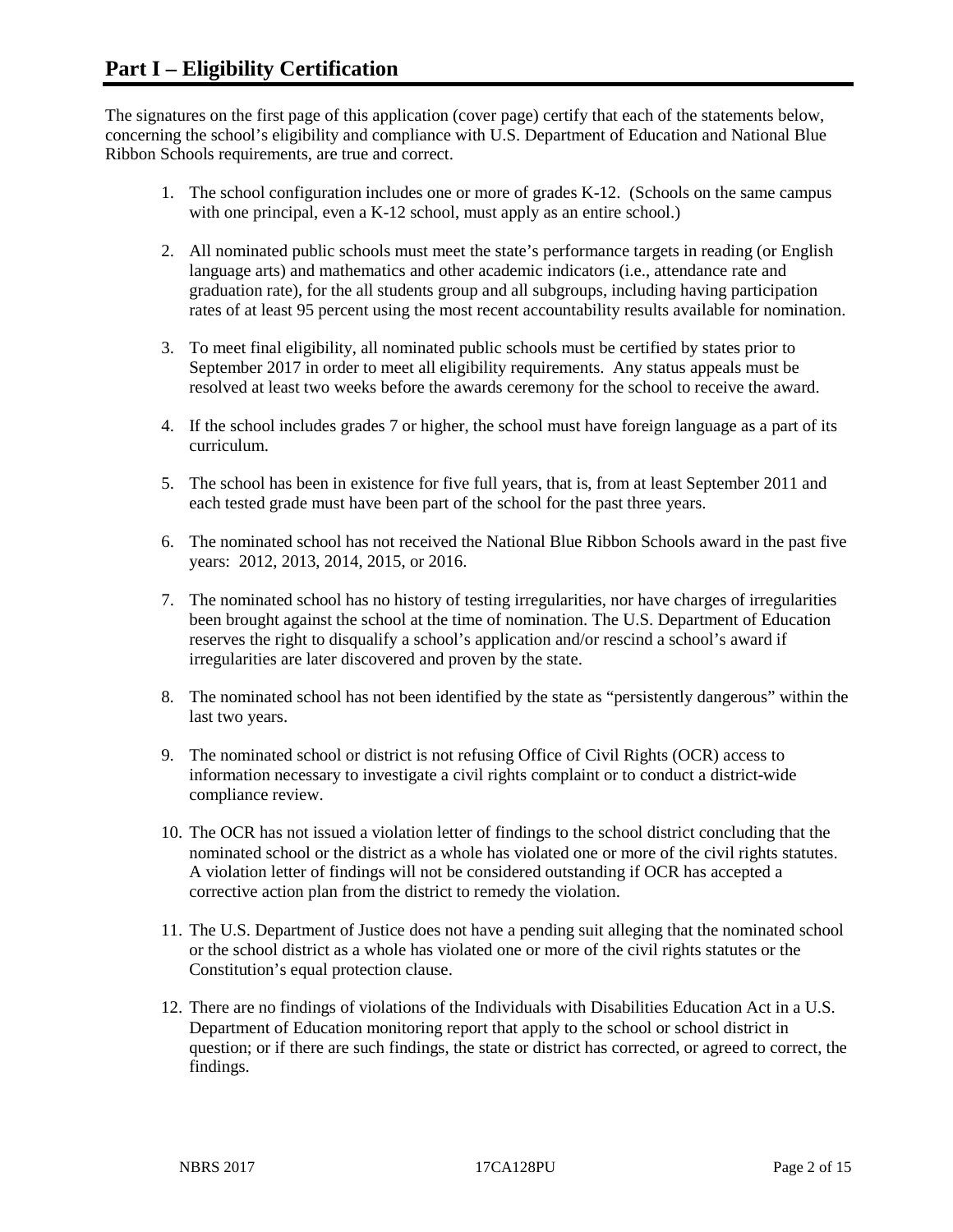## **Data should be provided for the most recent school year (2016-2017) unless otherwise stated.**

# **DISTRICT**

1. Number of schools in the district  $\frac{23}{25}$  Elementary schools (includes K-8) (per district designation): 4 Middle/Junior high schools 5 High schools 0 K-12 schools

32 TOTAL

**SCHOOL** (To be completed by all schools)

2. Category that best describes the area where the school is located:

[X] Urban or large central city [ ] Suburban with characteristics typical of an urban area [ ] Suburban

- [ ] Small city or town in a rural area
- [ ] Rural
- 3. Number of students as of October 1, 2016 enrolled at each grade level or its equivalent in applying school:

| Grade                           | # of         | # of Females | <b>Grade Total</b> |
|---------------------------------|--------------|--------------|--------------------|
|                                 | <b>Males</b> |              |                    |
| <b>PreK</b>                     | 0            | 0            | 0                  |
| K                               | 31           | 41           | 72                 |
| $\mathbf{1}$                    | 39           | 33           | 72                 |
| $\overline{2}$                  | 35           | 42           | 77                 |
| 3                               | 41           | 44           | 85                 |
| 4                               | 39           | 23           | 62                 |
| 5                               | 31           | 20           | 51                 |
| 6                               | 0            | $\theta$     | 0                  |
| 7                               | 0            | 0            | 0                  |
| 8                               | $\theta$     | $\theta$     | 0                  |
| 9                               | 0            | 0            | 0                  |
| 10                              | 0            | 0            | 0                  |
| 11                              | 0            | 0            | 0                  |
| 12 or higher                    | 0            | 0            | 0                  |
| <b>Total</b><br><b>Students</b> | 216          | 203          | 419                |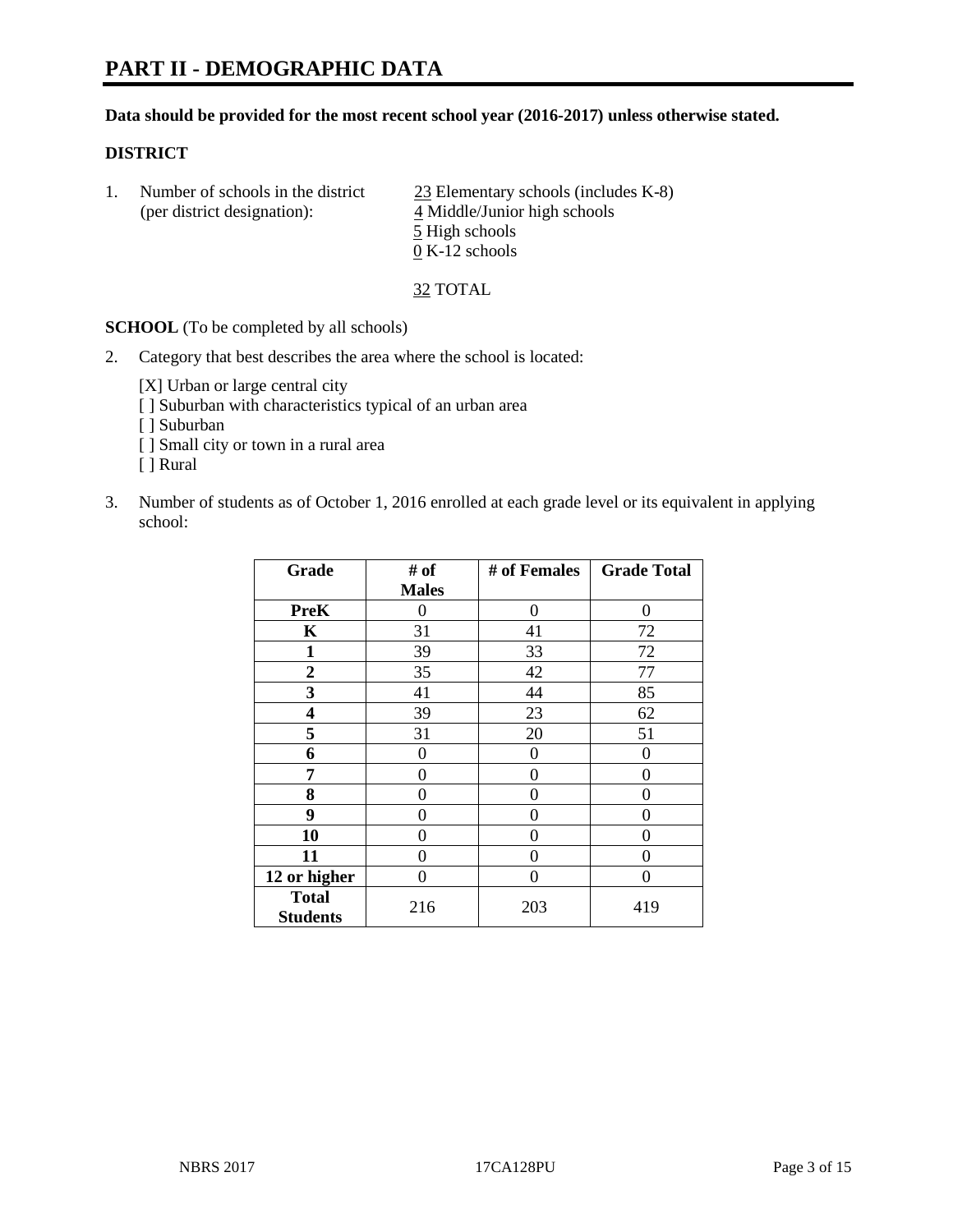the school: 57 % Asian

4. Racial/ethnic composition of  $\qquad 0 \%$  American Indian or Alaska Native 1 % Black or African American 31 % Hispanic or Latino 4 % Native Hawaiian or Other Pacific Islander 4 % White 3 % Two or more races **100 % Total**

(Only these seven standard categories should be used to report the racial/ethnic composition of your school. The Final Guidance on Maintaining, Collecting, and Reporting Racial and Ethnic Data to the U.S. Department of Education published in the October 19, 2007 *Federal Register* provides definitions for each of the seven categories.)

5. Student turnover, or mobility rate, during the 2015 – 2016 school year: 26%

This rate should be calculated using the grid below. The answer to (6) is the mobility rate.

| <b>Steps For Determining Mobility Rate</b>         | Answer |  |
|----------------------------------------------------|--------|--|
| (1) Number of students who transferred to          |        |  |
| the school after October 1, 2015 until the         | 57     |  |
| end of the 2015-2016 school year                   |        |  |
| (2) Number of students who transferred             |        |  |
| <i>from</i> the school after October 1, 2015 until | 47     |  |
| the end of the 2015-2016 school year               |        |  |
| (3) Total of all transferred students [sum of      | 104    |  |
| rows $(1)$ and $(2)$ ]                             |        |  |
| (4) Total number of students in the school as      | 395    |  |
| of October 1, 2015                                 |        |  |
| (5) Total transferred students in row (3)          |        |  |
| divided by total students in row (4)               | 0.263  |  |
| $(6)$ Amount in row $(5)$ multiplied by 100        | 26     |  |

6. English Language Learners (ELL) in the school:  $37\%$ 

157 Total number ELL

Specify each non-English language represented in the school (separate languages by commas): American Sign Language, Arabic, Burmese, Cantonese, Filipino, French, Japanese, Korean, Mandarin, Spanish, Vietnamese

- 7. Students eligible for free/reduced-priced meals: 44 % Total number students who qualify: 183
- 8. Students receiving special education services:  $\frac{3}{9}$ % 12 Total number of students served

Indicate below the number of students with disabilities according to conditions designated in the Individuals with Disabilities Education Act. Do not add additional conditions. It is possible that students may be classified in more than one condition.

| 1 Autism                              | 0 Orthopedic Impairment                   |
|---------------------------------------|-------------------------------------------|
| 0 Deafness                            | 3 Other Health Impaired                   |
| 0 Deaf-Blindness                      | 8 Specific Learning Disability            |
| 0 Emotional Disturbance               | 5 Speech or Language Impairment           |
| $\underline{0}$ Hearing Impairment    | 0 Traumatic Brain Injury                  |
| 0 Mental Retardation                  | $Q$ Visual Impairment Including Blindness |
| $\underline{0}$ Multiple Disabilities | <b>0</b> Developmentally Delayed          |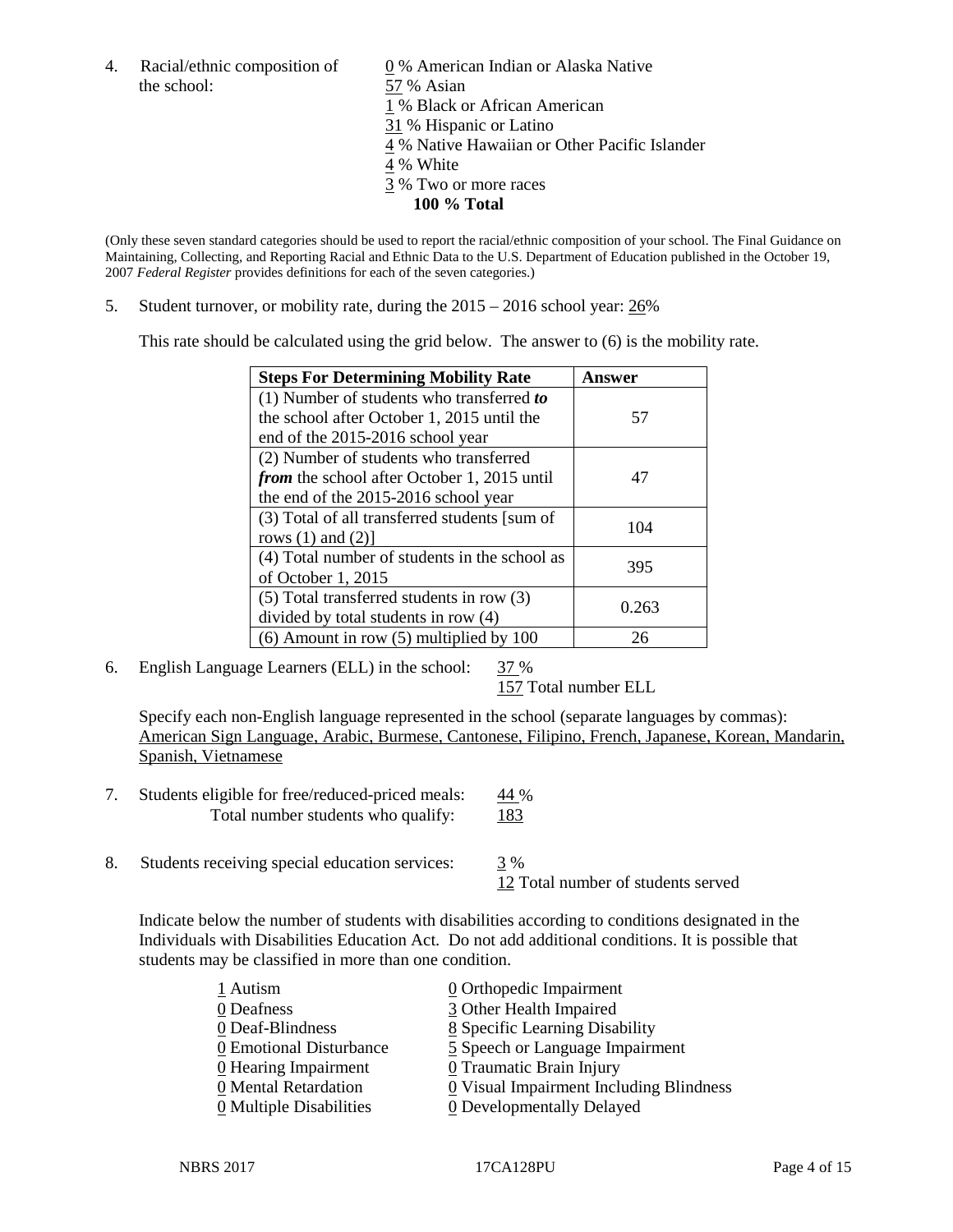- 9. Number of years the principal has been in her/his position at this school:  $\frac{4}{3}$
- 10. Use Full-Time Equivalents (FTEs), rounded to nearest whole numeral, to indicate the number of school staff in each of the categories below:

|                                        | <b>Number of Staff</b> |
|----------------------------------------|------------------------|
| Administrators                         |                        |
| Classroom teachers including those     |                        |
| teaching high school specialty         | 19                     |
| subjects                               |                        |
| Resource teachers/specialists/coaches  |                        |
| e.g., reading, math, science, special  | $\Omega$               |
| education, enrichment, technology,     |                        |
| art, music, physical education, etc.   |                        |
| Paraprofessionals under the            |                        |
| supervision of a licensed professional | $\Omega$               |
| supporting single, group, or classroom |                        |
| students.                              |                        |
| Student support personnel              |                        |
| e.g., guidance counselors, behavior    |                        |
| interventionists, mental/physical      |                        |
| health service providers,              |                        |
| psychologists, family engagement       |                        |
| liaisons, career/college attainment    |                        |
| coaches, etc.                          |                        |

- 11. Average student-classroom teacher ratio, that is, the number of students in the school divided by the FTE of classroom teachers, e.g., 22:1 24:1
- 12. Show daily student attendance rates. Only high schools need to supply yearly graduation rates.

| <b>Required Information</b> | 2015-2016 | 2014-2015 | 2013-2014 | 2012-2013 |     |
|-----------------------------|-----------|-----------|-----------|-----------|-----|
| Daily student attendance    | 98%       | 98%       | 98%       | 98%       | 98% |
| High school graduation rate | 0%        | 0%        | 0%        | 9%        | 0%  |

### 13. **For high schools only, that is, schools ending in grade 12 or higher.**

Show percentages to indicate the post-secondary status of students who graduated in Spring 2016.

| <b>Post-Secondary Status</b>                  |    |
|-----------------------------------------------|----|
| Graduating class size                         |    |
| Enrolled in a 4-year college or university    | 0% |
| Enrolled in a community college               | 0% |
| Enrolled in career/technical training program | 0% |
| Found employment                              | 0% |
| Joined the military or other public service   | 0% |
| <b>Other</b>                                  |    |

14. Indicate whether your school has previously received a National Blue Ribbon Schools award. Yes No X

If yes, select the year in which your school received the award.

15. In a couple of sentences, provide the school's mission or vision statement.

Wedgeworth Elementary offers excellence through high expectations for academic achievement, character building, active parent and community involvement, and the maintenance of a caring learning environment.

16. **For public schools only**, if the school is a magnet, charter, or choice school, explain how students are chosen to attend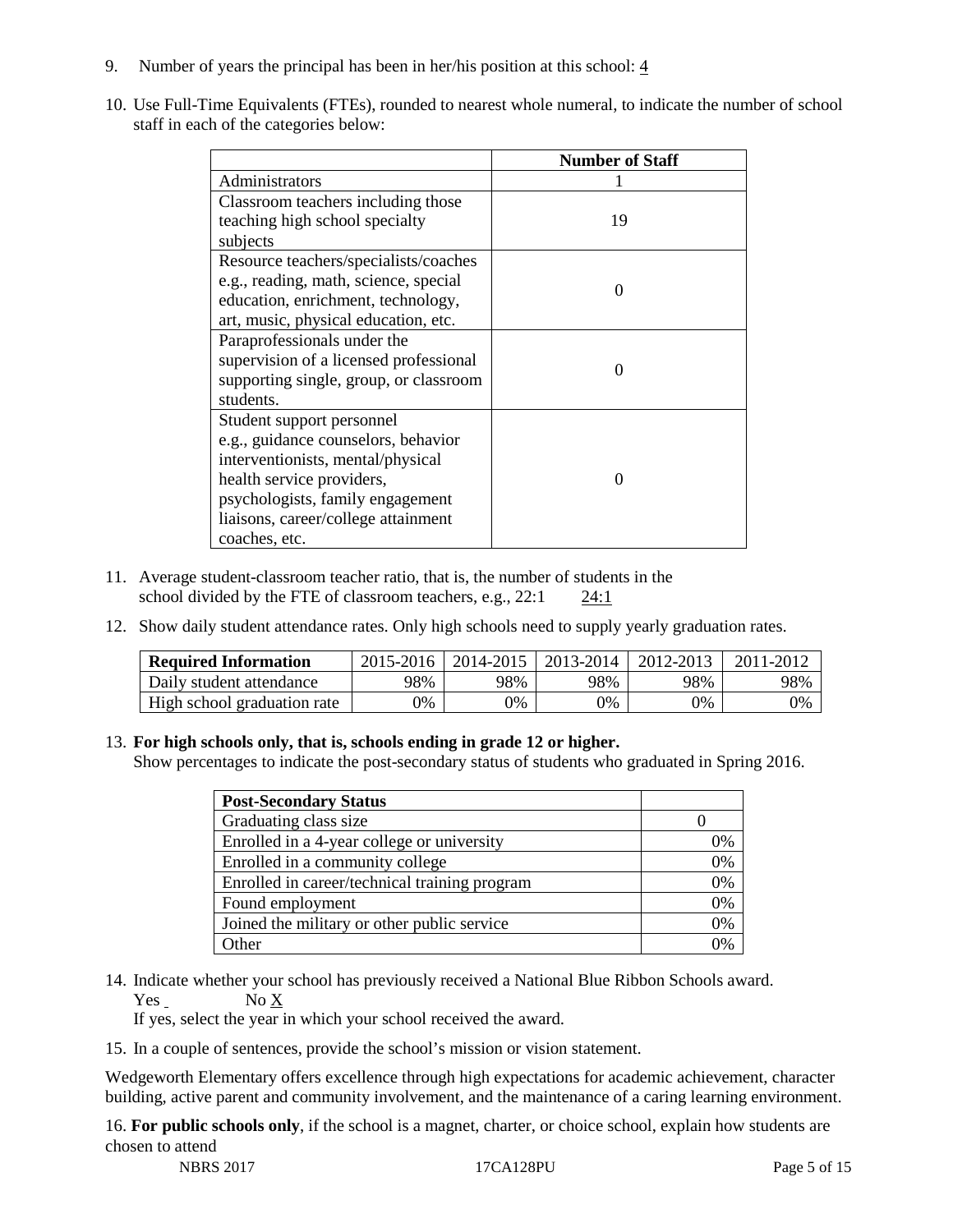# **PART III – SUMMARY**

Wedgeworth Elementary is a Title I Academic Achievement, Gold Ribbon, California Distinguished, and California Business for Education Excellence School located in Hacienda Heights, a large urban community within Los Angeles County. It is a Title 1 campus that serves 419 students in grades Kindergarten through fifth. Our student population is comprised of 57% Asian, 31% Hispanic or Latino, and 12% other ethnicities. We serve a diverse student body of 37% English Learners, 44% socio-economically disadvantaged, 3% students with disabilities, and 35% eligible 4th and 5th grade students designated Gifted and Talented Education (GATE). As evidenced by student data from multiple measures, our students continue to show improved academic growth each year. In addition, Wedgeworth received blue rankings, the highest performance level, from the new California School Dashboard accountability system on every overall measure of student success.

We believe that high expectations, rich instructional programming, focus on character development, and teacher innovation within a safe and caring learning environment build strong student leaders who are able to solve complex problems and contribute to an ever-changing global community.

Wedgeworth prides itself on its development and implementation of a world-class education. We have a strong history of academic excellence that provides a rigorous K-5 curriculum including foreign language programs focused on infusing 21st century skills including technology, literacy, and project-based learning (PBL). From the moment one steps onto campus, Warrior pride is evident through the actions and behaviors of all stakeholders. Rigorous academics are reinforced and enhanced through innovative school programs and extracurricular activities.

Wedgeworth's signature program is World Language. Created in response to the community's request, we deliver a bilingual, multicultural learning environment by providing 50% instruction in Mandarin and 50% instruction in English within the Dual Immersion (DI) program as well as through daily Mandarin language instruction, Foreign Language Early Start (FLES). Approximately, 66% of Wedgeworth's students participate in the DI program which implements Common Core State Standards in both languages in order to ensure that all students achieve academic success, and in addition, become biliterate and bicultural citizens.

Wedgeworth is also proud to provide an innovative variety of educational programs. The school has embedded enrichment blocks during school hours where students are given access to elective courses. Second through fifth grade students select classes in Research, Math Application, Science, Technology, Engineering, Art, and Mathematics (STEAM), Band, Science Olympiad, and Student Leadership. Additionally, students who require extra support in core content areas are provided with intervention to practice and strengthen their skills to meet grade level standards. These elective classes are offered on a wheel that rotates each trimester. Moreover, Wedgeworth provides an extensive range of after school programs such as Art and Science Clubs, Kid-netic Kids, Reading or Math Enrichment, and Academic Intervention.

Perseverance, Respect, Integrity, Determination/ Dedication, and Excellence (PRIDE) lay the behavioral foundation for Wedgeworth students. The essential characteristics of PRIDE are reinforced through various incentives and recognitions such as monthly and trimester awards assemblies and PRIDE tickets. Wedgeworth believes in a balanced approach to education whereby our students are not only academically proficient but also grow as responsible, civic citizens. Thus, students are encouraged and supported when they "push their own limits" in regards to their bodies, minds, and moral character.

Wedgeworth believes that students achieve at their highest potential when their social-emotional needs are being met. Our PRIDE program consistently results in the development of prosocial student behavior and positive outcomes. Beyond PRIDE, our school utilizes Social-Emotional Learning (SEL) curriculum, a Student Support Teacher on Special Assignment (TOSA), and Positive Behavior Interventions and Support (PBIS) to contribute to a positive and supportive learning environment. For students who demonstrate a need for more intensive support, our Multi-Tiered Systems of Support (MTSS) team collaboratively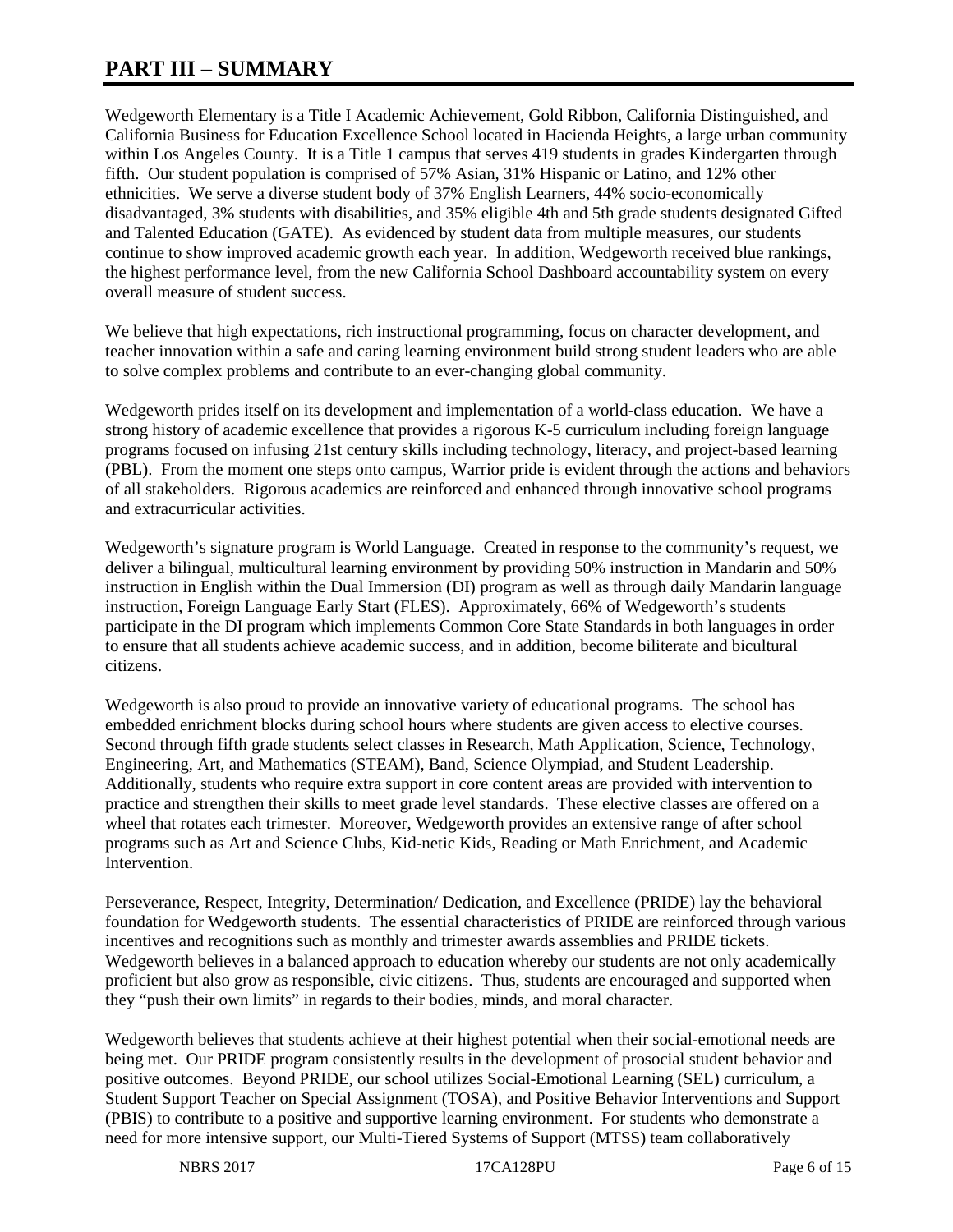develops appropriate interventions and monitors student progress on a monthly basis.

Behavioral data along with academic achievement results are routinely reviewed and analyzed through the staff leadership team and parent leadership groups. Along with monitoring MTSS data, our dedicated staff ensures that 21st century skills are infused and implemented into our curriculum and instruction in order for students to fully develop the competence and acquire the knowledge needed to make positive choices for their futures. Through a strong partnership with our parent community, we are able to provide a nurturing and supportive learning environment for all students. Because we believe that students excel when they are engaged in meaningful and challenging school work, our entire staff is dedicated to continuous learning through professional learning communities (PLC), professional development (PD), and analysis of school achievement data to discover the most effective teaching practices. We set high expectations for our students and ourselves through hard work, perseverance, and commitment to continuous learning.

Together, we collaborate to ensure our students' success not only toward college and career readiness (CCR), but also college and career competitiveness. In this way, our students will be prepared for the jobs in their futures that may not yet exist. Ultimately, Wedgeworth Elementary School, "Home of the Warriors," is a special and unique place where students, staff, parents, and community partners learn, grow, and succeed together.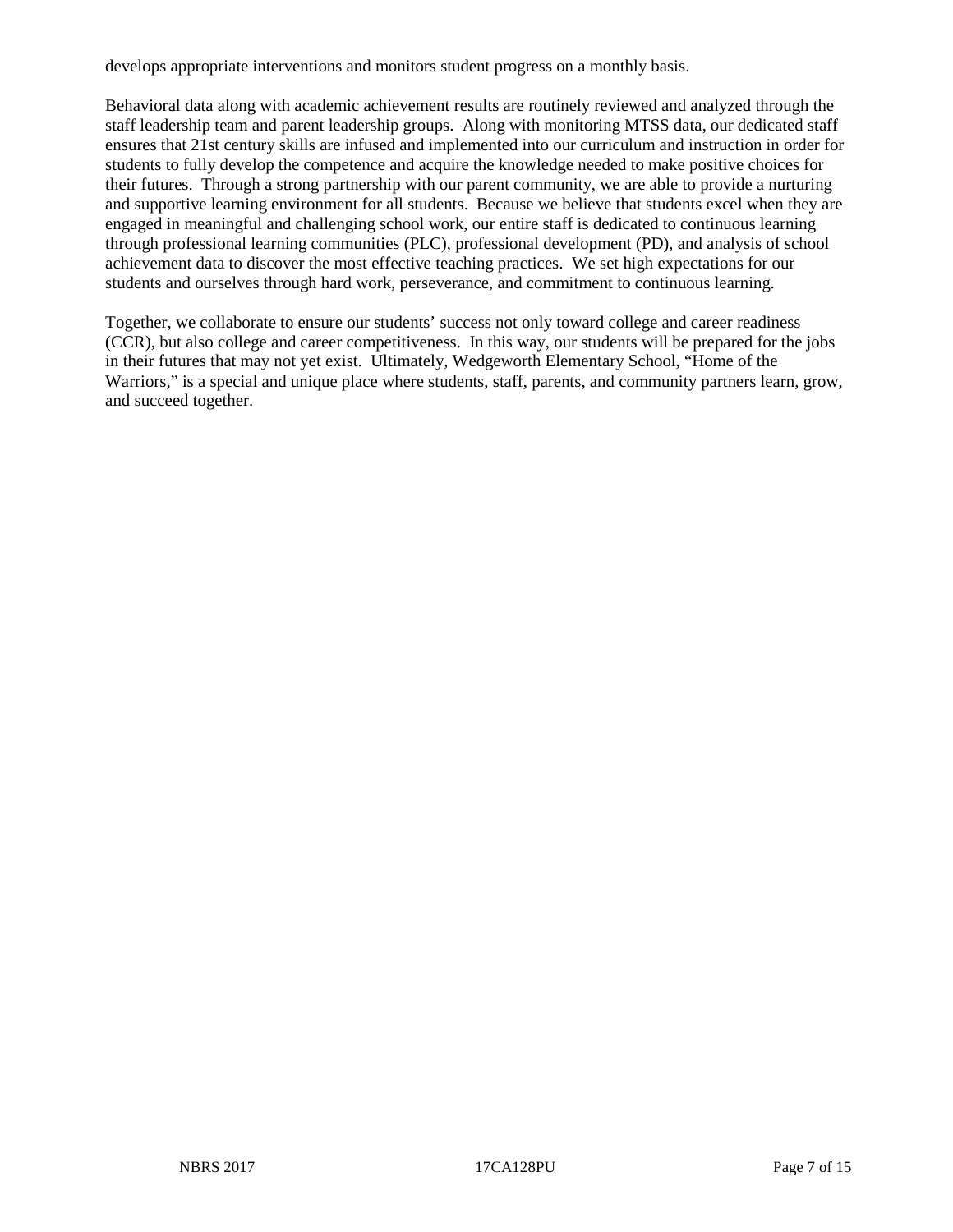# **1. Core Curriculum:**

Wedgeworth promotes a balanced literacy approach focusing on best first instruction and effective researchbased practices to provide high quality education to all students. Utilizing McGraw Hill Wonders, which is aligned with the California English Language Arts (ELA)/ English Language Development (ELD) Framework, lessons are designed around the five key themes: Meaning Making, Language Development, Effective Expression, Content Knowledge, and Foundational Skills. Teachers provide direct instruction and differentiated scaffolds such as anchor charts and language frames to support student learning. Purposeful, strategic lessons on reading comprehension, writing, foundational skills, speaking and listening, and language are modeled and practiced in the classrooms. Depth of Knowledge (DOK) levels are carefully integrated to deepen understanding and provide collaborative opportunities for students to engage in high levels of verbal and written discourse with peers using Kagan structured collaborative strategies. Teachers utilize Nancy Fetzer reading and writing strategies (notes, chants, and organizers) to craft narrative and informational texts and apply to performance tasks. Students learn to synthesize ideas from multiple sources, develop full understanding of the writing process, and cite textual evidence for argumentative and informative essays. ELD lessons are aligned to the core curriculum to allow access to rigorous text with support. Scholastic News, print, and online sources provide students the opportunity to read about realworld informational text on current events. Thinking maps, graphic organizers, and visual supports are also used to enhance and assist student learning.

Math instruction at Wedgeworth is rooted in the eight Mathematical Practices to build students' conceptual understanding, foster communication skills, and provide opportunities for productive struggle and cognitive perseverance. Go Math from Houghton Mifflin Harcourt is the curriculum utilized to support math instruction. ThinkCentral is Go Math's online curriculum that provides teachers and students with access to digital resources including assessments and reporting. Students can interact with SBAC-like adaptive assignments, and teachers are provided both automatic reporting and intervention systems. Teachers routinely use the strategies of the 5 E's (Engage, Explore, Explain, Elaborate, and Evaluate) and layers of facilitation to motivate students to solve real-world problems in order to develop deeper understandings of math concepts and have opportunities for meaningful academic discourse.

Science instruction at Wedgeworth utilizes STEAM modules to prepare students for CCR and success. Students are taught using the Pearson Scott Foresman curriculum with our new initiative toward integration of the Next Generation of Science Standards, including the eight Science and Engineering Practices, the Disciplinary Core Ideas, and the seven Crosscutting Concepts. Scholastic's Science Spin magazine offers online components that support students' understanding of all science foundational skills. Students are also continuously engaged in lessons that focus on hands-on experiments, the scientific method, and the incorporation of technology and independent research. Enrichment courses such as Science Olympiad and STEAM classes are offered to students to support foundational learning. Student engagement and activities of high interest, with standards-based technology integration, along with writing and speaking about new concepts enable them to demonstrate mastery as seen through annual 2016 California Standards Test Science data resulted in nearly 80% of students performing at Proficient or Advanced, significantly closing the achievement gap among student subgroups. Additionally, for the last two years, Wedgeworth has earned the gold medal at the Los Angeles County Science Olympiad competition where students explore different STEAM concepts and compete through both intellectual and building challenges.

Social Studies/History is taught using the California Scott Foresman curriculum with the support of Studies Weekly Newspapers (grades 4-5), which also includes online components. Teachers promote questioning at all DOK levels and require students to provide text evidence for their responses. We believe it is important to model and promote civic learning and engagement of our students by involving them in their community in many ways. Our Student Leadership utilizes the democratic voting process to brainstorm global and social issues and reach consensus in identifying a schoolwide focus. "Helping Hands" was selected to serve as a common theme around which the entire student body developed their research projects. These included making donations of supplies to various social services organizations such as supporting our soldiers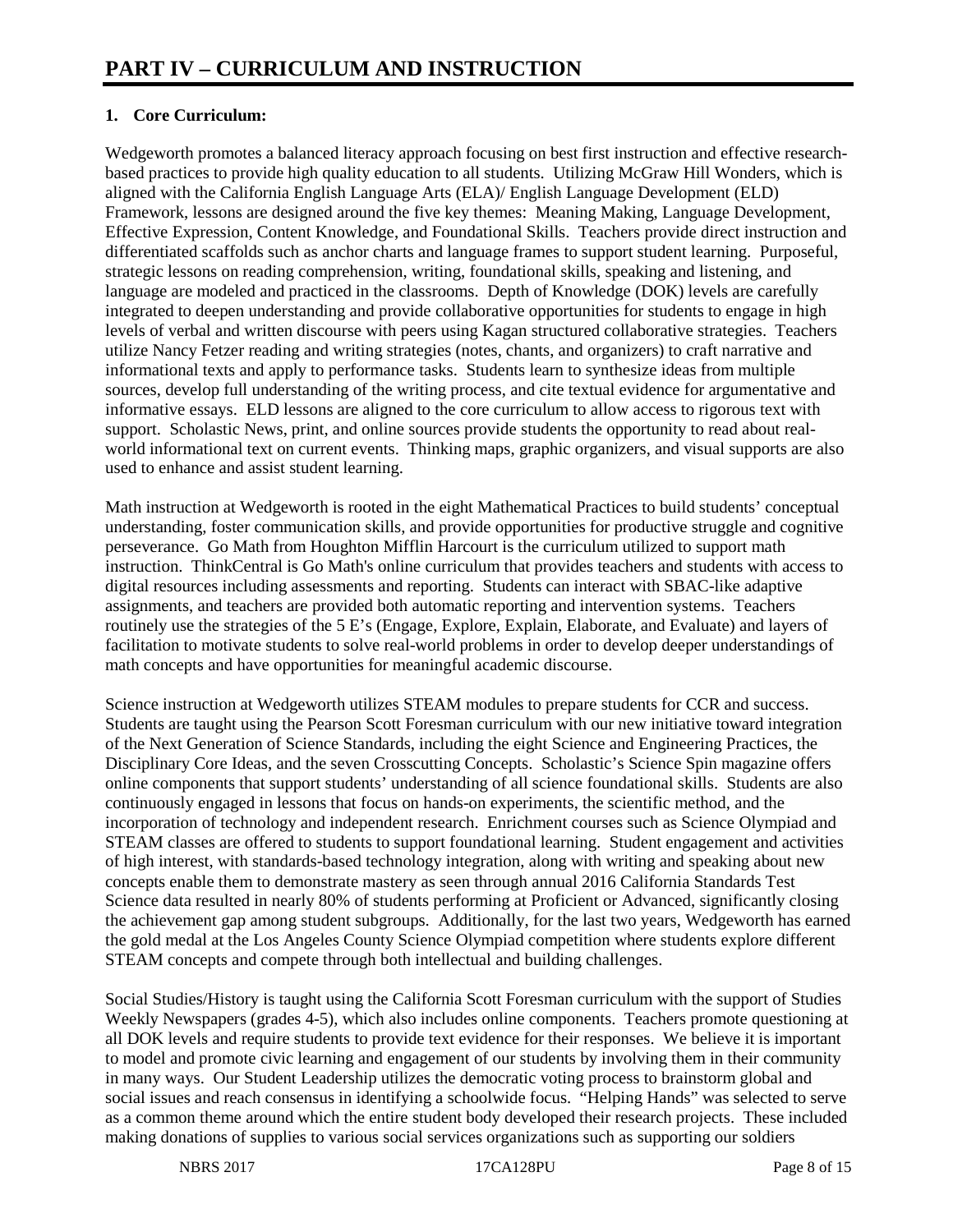overseas through Operation Gratitude, distributing toys to Children's Hospital of Orange County, and providing supplies to support local animal shelters. Students also achieve the standards through music instruction. For example, the 4th and 5th graders presented "America the Beautiful" in the 2016-2017 school year, which included a play about major historical figures and songs and poems, all aligned to grade level standards. Outside of the classrooms, students have the opportunity to extend their learning by attending various field trips that bring the standards and learning alive.

# **2. Other Curriculum Areas:**

Twenty-first Century skills are strongly integrated into the arts, physical education, foreign language, and technology. We believe that visual and performing arts contribute to the development of the whole child and serve as an integral part of their education. As such, Wedgeworth provides a variety of opportunities for students to perform and showcase their skills. Band is offered to 5th graders three times a week; recorder lessons are offered to all Dual Immersion (DI) students in grades 2-5. Students in these music programs perform at various concerts including our promotion ceremonies.

Each grade level presents its annual musical centered around a common grade level theme. All productions are choreographed and written by our teachers. Our concerts are performed in both English and Mandarin and include four components: recitation of poetry, songs, short play, and dances. To celebrate the Lunar New Year, our DI and FLES students present a spectacular multicultural performance. This is the grand celebration for the year where all stakeholders and community leaders such as our Congressman and his representatives attend.

In addition to performing arts, Wedgeworth provides art lessons and art clubs to incite creativity, critical thinking, and freedom of expression. Students learn about various artists, art styles, and produce works such as animations, paintings, and sculptures. Student work is displayed during school events as well as at the annual District Art Show where approximately sixty pieces are selected from Wedgeworth and showcased to the public. Last year, our second grade students received 2nd place and thirteen students were recognized as "honorable mentions."

Emphasizing physical fitness, health, and nutrition are very important at our school. Students learn habits to promote and ensure a lifelong healthy lifestyle through monthly rotations in various sports, activities, and calisthenics in Physical Education for 20 minutes each day. During excessively hot or rainy days, classes use an online program, Adventure to Fitness and GoNoodle, to engage students in physical activity by using their imagination and movement. The Los Angeles County Sheriff's Department gives presentations to our 4th and 5th grade students using a positive life choice curriculum. The Success Through Awareness and Resistance (STAR) program teaches drug and violence prevention, positive choices, and short and long term goal setting. In recent years, we have implemented a schoolwide healthy eating campaign by encouraging students to eat healthy snacks during recess and lunch, removing sugary snacks from classroom celebrations, and empowering our families to promote a healthy lifestyle at home.

Mandarin DI program is one of Wedgeworth's signature programs. Our district provides a K-12 pathway to support Dual Immersion (DI) students. Wedgeworth is in its seventh year of offering Mandarin/English DI and FLES program to students in grades K-5. Approximately, two-thirds of our students are enrolled in the program. We promote bilingual, cross-cultural competency by providing a 50/50 instructional model with linguistically balanced classrooms. Our DI teachers ensure that all students have peer models with whom to practice academic and conversational language, thus building native-like proficiency in both languages. Students benefit not only academically, but are also cognitively challenged in their language and literacy development. For students who are not enrolled in DI, we offer our FLES program to all students for 30 minutes each day where they learn conversational Mandarin and cultural awareness. Through Wedgeworth's World Language programs, our students are equipped with skills necessary to become bilingual, biliterate, and bicultural citizens.

Technology is a major component of our curriculum and gives students access to the online skills necessary to become successful in the 21st Century. At Wedgeworth, we are equipped with state-of-the art technology and equipment to help support student learning and teacher instruction. With the adoption of a new ELA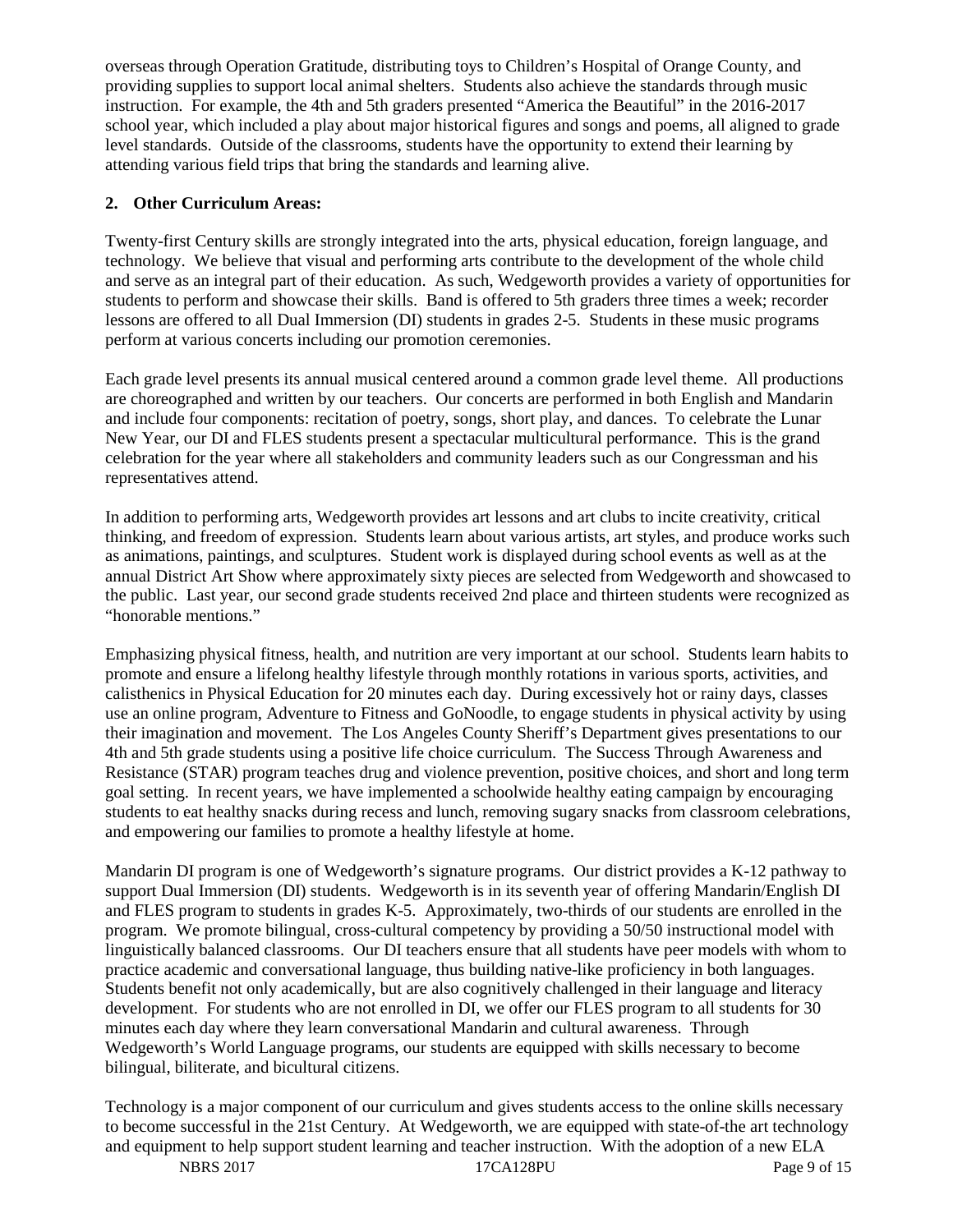curriculum, we offer a 2:1 device program to support vocabulary development, writing, reading/annotation, on the spot videos, and more. Tablets allow for wireless teacher monitoring and instruction. The Lightspeed System enables teachers to manage tools and push to shortcuts, videos, and applications to student devices. Our district's online assessments and data management system allows teachers to easily analyze student data to better provide appropriate interventions to students. Classes rotate weekly through our two computer labs. In 4th-5th grade classrooms, teachers utilize SMART TVs to facilitate collaborative and interactive instruction. Two iPad carts and two laptop carts are circulated among all classrooms. Students utilize Google docs, develop iMovies, practice skills using the web-based curriculum and educational websites, conduct research, use coding, and learn computer literacy skills such as navigation, keyboarding, and research techniques as early as kindergarten level.

## **3. Instructional Methods, Interventions, and Assessments:**

Wedgeworth differentiates academic instruction in order to meet the diverse needs of our students. Teachers work together with students and their parents to identify individual learning needs and to provide accommodations, modifications, and unique instructional opportunities. With the implementation of California Common Core State Standards, we have shifted from a direct instruction model to a gradual release of responsibility approach that is focused on instilling the 4 C's: communication, collaboration, critical thinking, and creativity. Our classrooms have transformed into environments with reduced teacher directed instruction and increased student-centered interaction. Staff scaffolds DOK and GATE icons for all students to use at varying degrees to annotate text. GATE students receive specialized instruction during the day and are challenged to combine the icons at a more complex level. They are also actively challenged with theme-based, technology enhanced performance tasks in after school enrichment classes. Strategies like Total Physical Response (TPR) and specially designed academic instruction in English support our English learners and encourage active student engagement.

A typical lesson begins with a presentation of an inquiry or essential question. Students are provided time to discuss and grapple with the concept through peer dialogue. Teachers facilitate the process by asking probing questions and providing resource materials to students when necessary. To encourage deeper levels of thinking, analysis, and application, PBL projects are assigned as culminating activities to reinforce and extend student learning.

Wedgeworth employs a tiered instructional approach to address the needs of all students. In Tier I, teachers frequently check for student understanding, present multiple representations of new concepts, provide opportunities for TPR, utilize power teaching strategies to ensure student engagement. Data derived from a universal screener administered each trimester and other curricular and local assessments are used to determine which students are performing below grade level. These Tier II students are strategically placed into small intervention groups and classes based on their individual areas of need and receive support both during the instructional day as well as during extended learning time after school. Students who do not respond to Tier II interventions are considered for more intensive support, which may include referral to the Student Focus Team (SFT) and additional services such as targeted individualized academic intervention with various accommodations and modifications.

Wedgeworth teachers utilize multiple measures of data to inform instruction and improve student learning. We analyze and disaggregate data by individual student and significant subgroups in order to design appropriate interventions to assist each student in meeting grade level standards. By doing so, teachers are able to identify practices that yield the greatest positive learning outcomes as well as areas for further development. Diagnostic assessments enable teachers to identify at-risk students early in the year.

Grade level teams meet in PLCs bimonthly to analyze summative and formative assessment data: state, district, curriculum based and grade level common assessments and informal observations. Our Raz-Kids and iChinese Reader online reading programs provide diagnostic data that we use to form leveled groups, design targeted instruction, and identify students needing intervention. These data are used by the Leadership Team to plan for professional development. Students meet 1:1 with their teachers twice a year during data chats to set goals and monitor their progress. The cornerstone of our success has been the development of a system where students take ownership of their learning and demonstrate a passion for the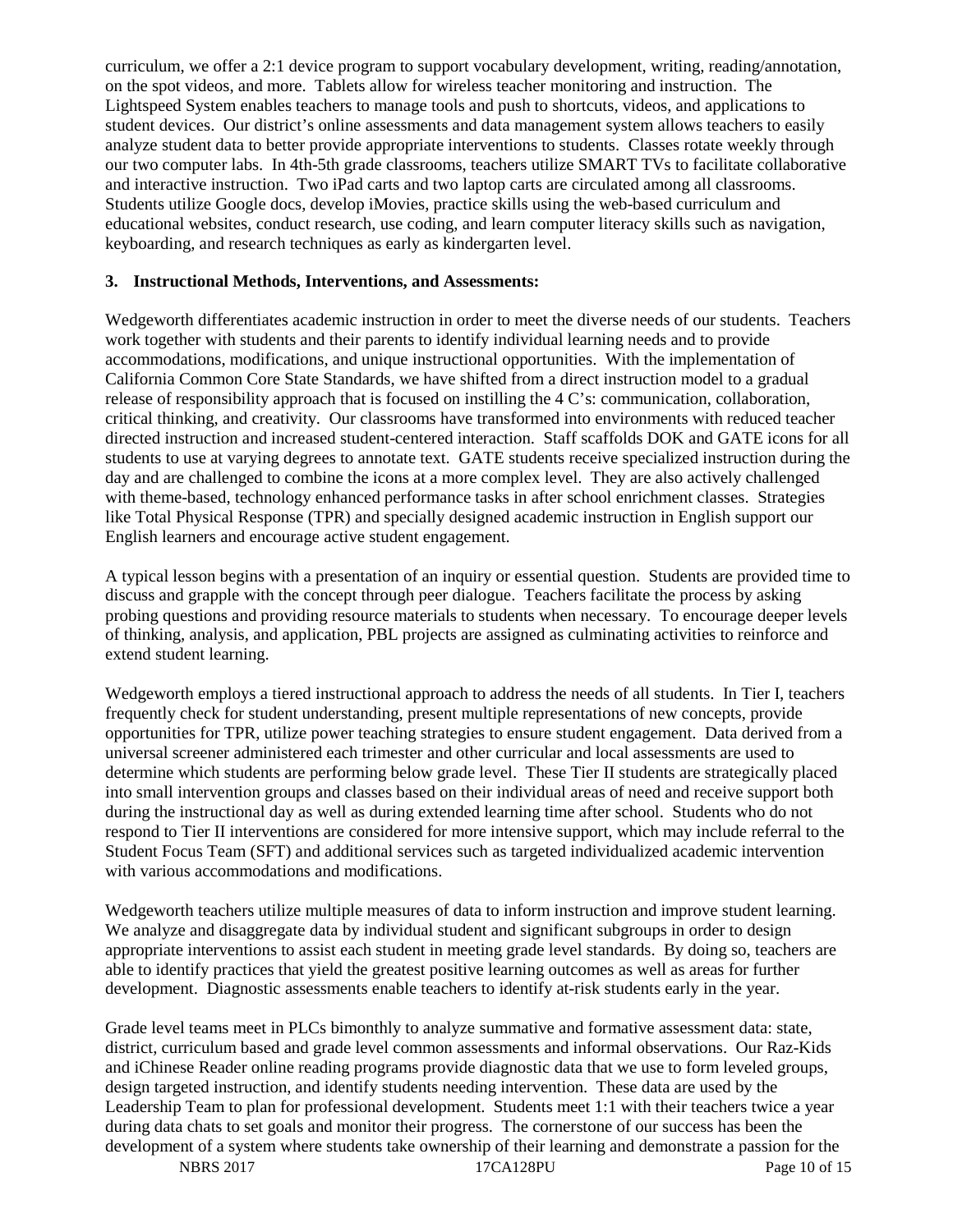highest levels of achievement possible.

Transparency is essential within our school community. Staff prioritizes communication of our assessment results in multiple ways with all stakeholders. Our School Site Council discusses these results and makes recommendations for revisions to the School Plan. Data presentations are conducted at various parent meetings, and social media is utilized to showcase our students' achievements. We partner with the local Hsi Lai Temple who recognizes and awards scholarships to high achieving, economically-disadvantaged students. Additionally, we proudly display our various assessment results on our office bulletin board, and parents have access to view their students' progress through our online gradebook. Our teachers go above and beyond to ensure their accessibility to parents and work to maintain a line of open communication to discuss student progress and achievement.

In order to maintain high levels of achievement, students are offered a variety of enrichment classes during the school day and after school. Subjects include World Language, Engineering and Robotics, Fine Arts, Academic Extension, and Student Leadership. Within the classroom, our highest achieving students are continuously challenged through participation in the GATE program. These students learn and use various multimedia tools to summarize and display their research projects around a variety of topics.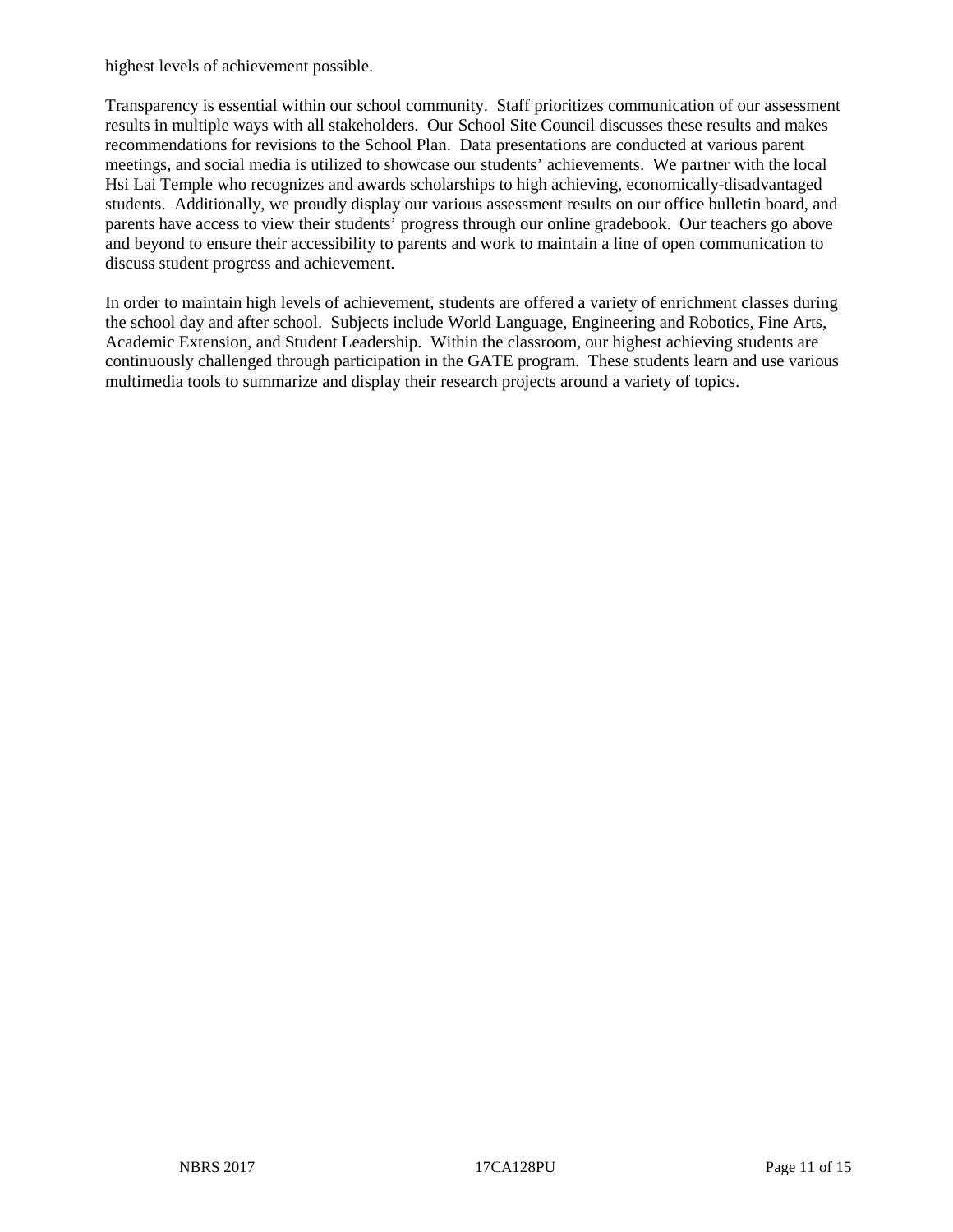# **1. School Climate/Culture:**

At Wedgeworth Elementary School, PRIDE lays the foundation for our students. Our school's PBIS expectations matrix is displayed throughout the campus, explicitly taught, reviewed, and reiterated throughout the school year. Students who model PRIDE behavior are rewarded with tickets by any staff member. A drawing occurs every Friday to celebrate students' success. Recognized students receive rewards from the principal's prize box.

Students are engaged in their learning through a variety of instructional strategies including but not limited to: Kagan Cooperative Learning, multiple opportunities to respond, Guided Language Acquisition Design strategies, choral response, layers of facilitation, and Thinking Maps. Teachers use these strategies to increase think time, student talk time, active engagement, and peer collaboration. Teachers utilize randomizing applications such as Class Dojo and equity sticks to check for understanding throughout the day.

Wedgeworth provides motivational programs that help promote regular attendance, positive behavior, and academic achievement. To recognize perfect attendance, students receive a certificate at monthly assemblies and medals at Trimester Awards. At the end of the school year, students receive a plaque and attend a special field trip. Names of students with perfect attendance are showcased in the multipurpose room (MPR), office, and newsletter.

For behavior, Wedgeworth School implements MTSS. The MTSS team meets on a monthly basis to review and monitor student progress. In Tier I, 16 proactive classroom management techniques are used in the classrooms to maintain and create a positive learning environment. Teachers greet students at the door, use proximity, utilize an interactive daily schedule, and teach social-emotional skills using the Second Step curriculum.

Twice a year, teachers conduct a universal screening to develop a list of students needing Tier 2 intervention. Teacher and parent input and recommendations drive the development of individual students' action plans. Based on teacher ratings, students may receive additional services such as social skills counseling, mentor-check in and check out, self-monitoring, or a behavior contract. Students may also be referred to the SFT for additional academic and behavioral support.

To support teachers in successful MTSS implementation, we are fortunate to have a part time District Student Support TOSA who delivers weekly social-emotional learning lessons to Tier II students in small group settings. In addition, she provides monthly PD and regular push-in assistance to classroom teachers. Overall, a positive climate and collaborative culture contribute to our teachers' sense of value as important members of the team.

### **2. Engaging Families and Community:**

Wedgeworth is proud to be a family-oriented community. Our parent groups and business community contribute tremendously to the success of our students. We host an array of parent workshops to strengthen the culture of collaboration between school and home and focus on using evidence-based strategies to support academic and behavioral growth. Away from school, parents are able to utilize the resources and learnings from the workshops to help maintain consistency between home and school. Along with parent support, Wedgeworth benefits from local business donations such as Krispy Crème, Starbucks, and Walmart who contribute items for fundraising, hospitality, and students' materials and supplies.

Our highly involved Parent Teacher Association (PTA) goes above and beyond to plan and provide special events that create lifelong memories for our students. Annually, our PTA raises and contributes over \$10,000 to purchase materials and supplies for our classrooms, prizes to promote our reading incentive program, trophies and other awards for recognition ceremonies, annual subscriptions to web-based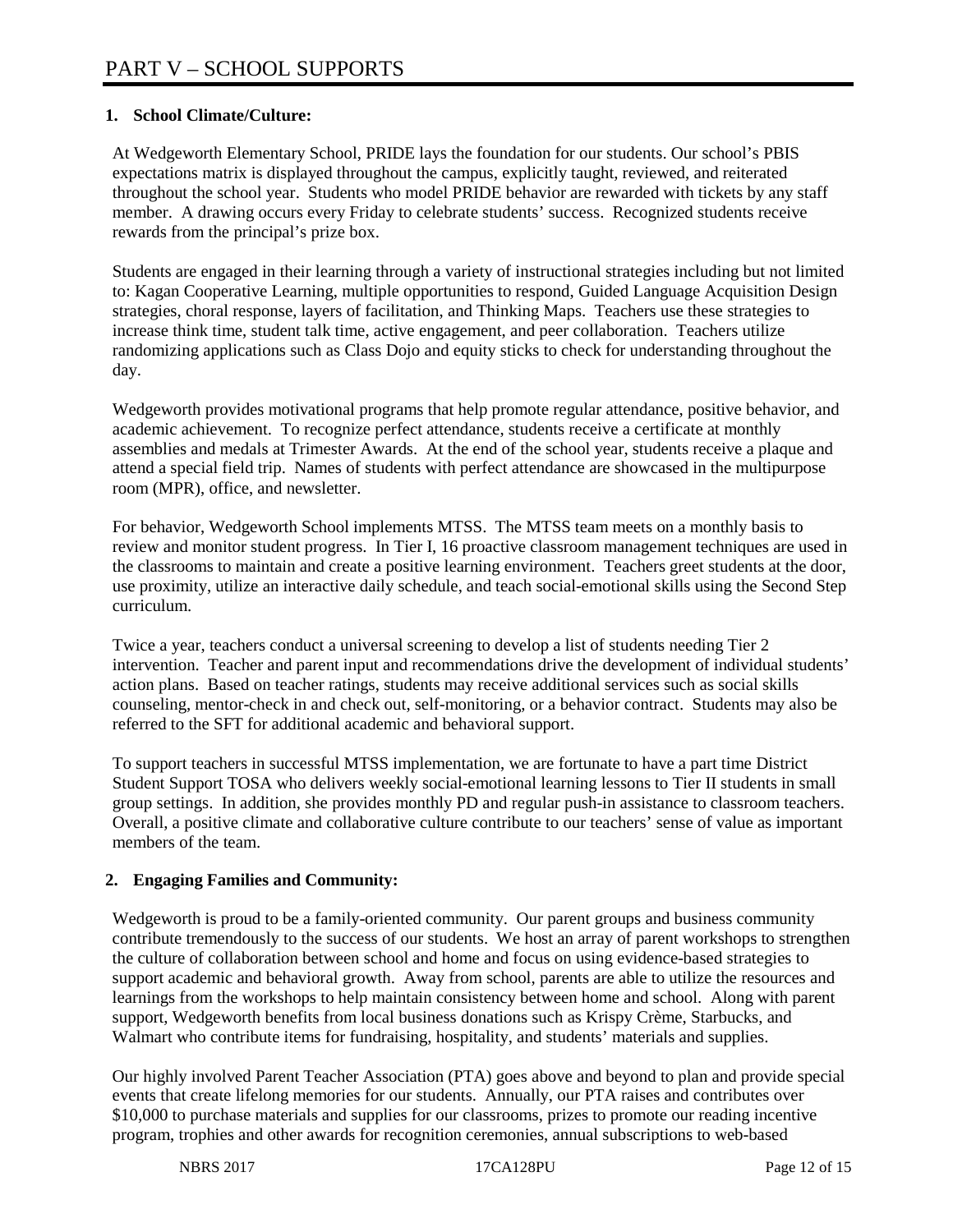instructional programs, and transportation for various off-campus activities. In addition to our PTA, we have active parent volunteers who support our students both inside and outside of the classroom. Parents assist teachers by working in small groups to help students practice basic skills, assisting in arts and crafts, as well as maintaining campus beautification. Our parent volunteers also assist with recess and lunch supervision and set up decorations for school events and performances.

Communicating a clear vision has been essential to the partnership between our school and community members. Wedgeworth uses social media, school and class REMIND, Class Dojo, daily information folders, and student planners as a means to correspond with families and encourage involvement in volunteer opportunities. Our principal regularly sends recorded phone and text messages and email blasts with announcements and reminders as well as personally invites and encourages parents to participate in opportunities such as School Site Council, English Language Advisory Committee, Dual Immersion Parent Advisory Committee, Title I parent meetings, and monthly Café with the Principal. Our parents volunteer as photographers/videographers to document and celebrate all of the fun, enriching activities as well as school performances and events. Artifacts such as photo collages, student work samples, and videos are displayed in the MPR as well as in our front office and are included in our school website and social media.

At Wedgeworth, we celebrate diversity daily, but embrace and highlight various cultures at our annual multicultural celebration event. We provide a welcoming resource room on campus for our parent volunteers to plan and work on school projects, which in turn, supports our students and teachers.

# **3. Professional Development:**

The Wedgeworth staff uses data to identify areas of need for professional development. In order for teachers and staff to make targeted changes identified as a need through an analysis of the data, teachers are given a variety of PD opportunities. While there are a number of important initiatives taking place at Wedgeworth, our school's focus areas are: effective PLCs and strategic data analysis, MTSS, instructional best practices and strategies, and our overall literacy program improvement. Many of the initial trainings for teachers and administrators begin at the district level, but as a school, Wedgeworth develops an implementation plan and continuously works within grade level teams to most effectively incorporate best practices into their lesson plans. Trainings are offered in these areas and all teachers are expected to implement them with fidelity. Each initiative is thoroughly taught and progress is monitored by the principal for maximum effectiveness.

We employ the Trainer of Trainers model where teachers and our principal attend various conferences and workshops and, in turn, train our colleagues. A strategically selected group of teachers annually attends summer workshops to become experts and share strategies to be implemented throughout the year. Our district has provided PD over the last several years on the PLC process, where collaborative teams share data and make decisions about instruction. We have focused on the process for universally screening students and identifying target students in need of academic or behavioral support. In addition to the district-wide focus on PLCs, we have implemented the MTSS as well as PBIS models whereby students learn expected behaviors in all settings on campus with consistent reinforcement.

PD for instructional best practices is vital to the success at Wedgeworth. Our long-term commitment to the strategies of Nancy Fetzer and Thinking Maps has directly impacted our continued success in reading and writing. As new teachers come on board, they receive trainings through our district's instructional TOSAs as well as through site trainings. Learned skills and strategies are implemented in both English and Mandarin classes. Students learn the text structures and organization in both narrative and expository texts using graphic organizers to help format their ideas. Because of our fidelity to these strategies, we have progressively moved into a greater depth of implementation across all grade levels and have strengthened our literacy program.

Over the past three years, we have focused on instructional strategies to engage students through communication, collaboration, critical thinking, and creativity. Teachers have learned about Depth of Knowledge and how to engage students in understanding the different levels of questioning with increased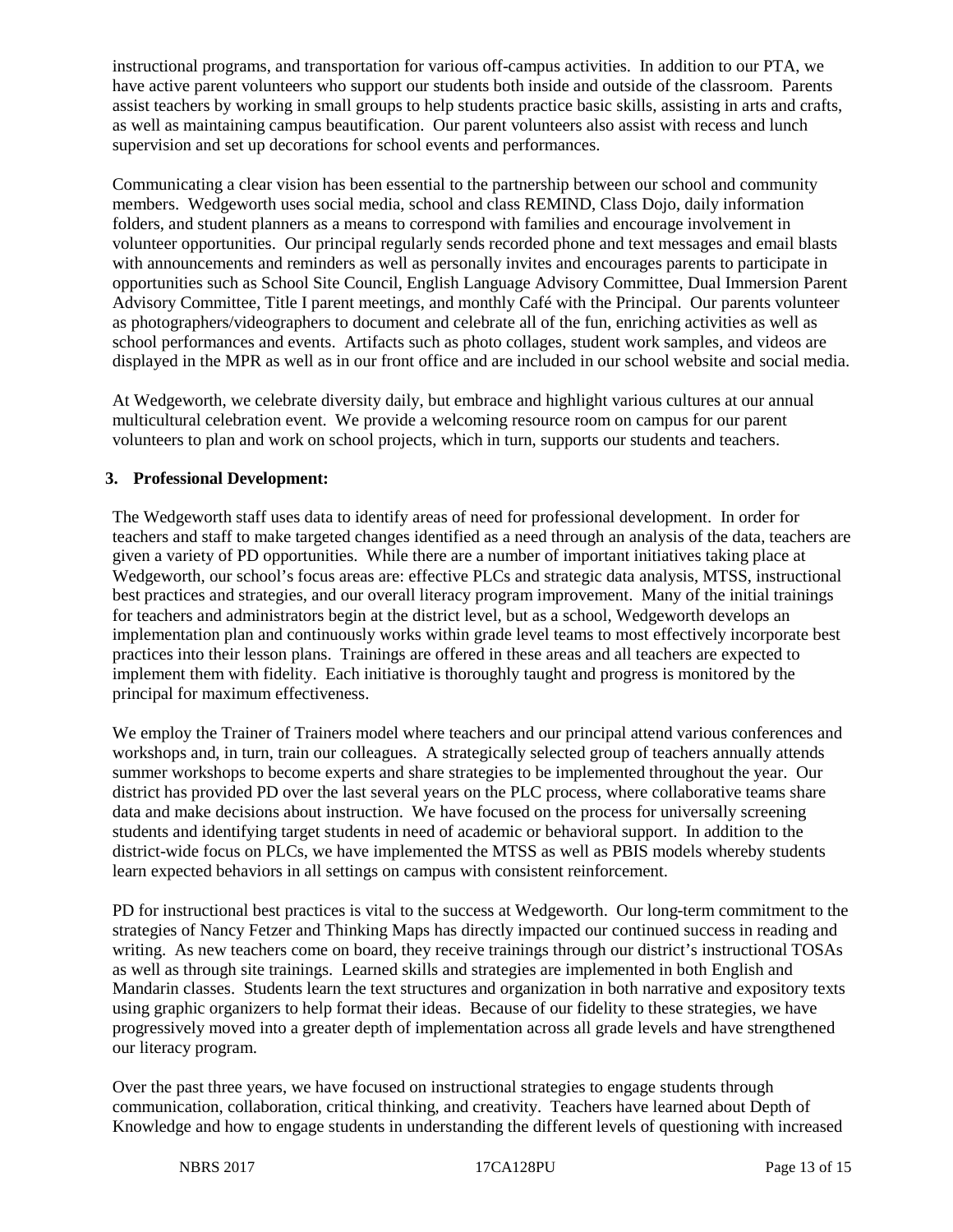cognitive demands. The District's ongoing trainings on Kagan structures and layers of facilitation support student engagement and collaboration.

# **4. School Leadership:**

The leadership philosophy at Wedgeworth is team-oriented and driven by high expectations with an opendoor approach and support in accomplishing the goals that are set-forth by its stakeholders. It operates best within a distributive leadership model where responsibilities of tasks are shared among teachers, staff, and parent leaders.

Our parent community participates in decision making processes, which promote collaboration and harmonious working relationships. This model has had a tremendous impact on student and teacher productivity. All stakeholders have input in school decisions as evidenced by the positive relationship between the principal and School Site Council, other parent groups, and school staff. Parent involvement and input are sought and welcomed.

Wedgworth staff has a multitude of opportunities to participate in leadership roles. Some of these include Faculty Leadership Team comprised of teacher leaders from each grade level, MTSS Leadership Team consisting of the principal, Student Support TOSA, and a teacher from each grade level, Dual Immersion Leadership Team comprised of a primary and an upper grade teacher, School Site Council, PTA, and Dual Immersion Parent Advisory Committee consisting of DI parents and two teacher leaders.

Students are encouraged to participate in leadership opportunities through Student Leadership. These students lead various school activities and events including monthly presentations on colleges and universities to promote a college going culture. Beyond our local school community, leadership students are empowered to coordinate schoolwide service learning projects such as this year's "Helping Hands," a project geared towards encouraging community involvement to support various service organizations. Additionally, students organize and coordinate campaign activities for the Attendance Awareness Month, Red Ribbon, Read Across America Week as well as end-of- the year fun activities.

It is our principal's top priority to provide students with a safe and effective learning environment, full of rich experiences. She models collaborative decision-making, listens to all perspectives, and seeks to achieve consensus in the process. She is highly accessible, approachable, and can be found visiting classrooms, joining students on the playground during recess, and greeting students and parents before and after school.

The communication of a clear vision and purpose is of utmost importance at Wedgeworth. Each year, our leadership team decides on a theme to launch the school year. This sets the focus, goal, and vision for all stakeholders and is revisited throughout the year. This year's theme is "Culture of achievement…One team…One goal…One success." Our leadership teams meet regularly to refine goals, monitor priorities, and guide all members on the journey towards ensuring every student's success.